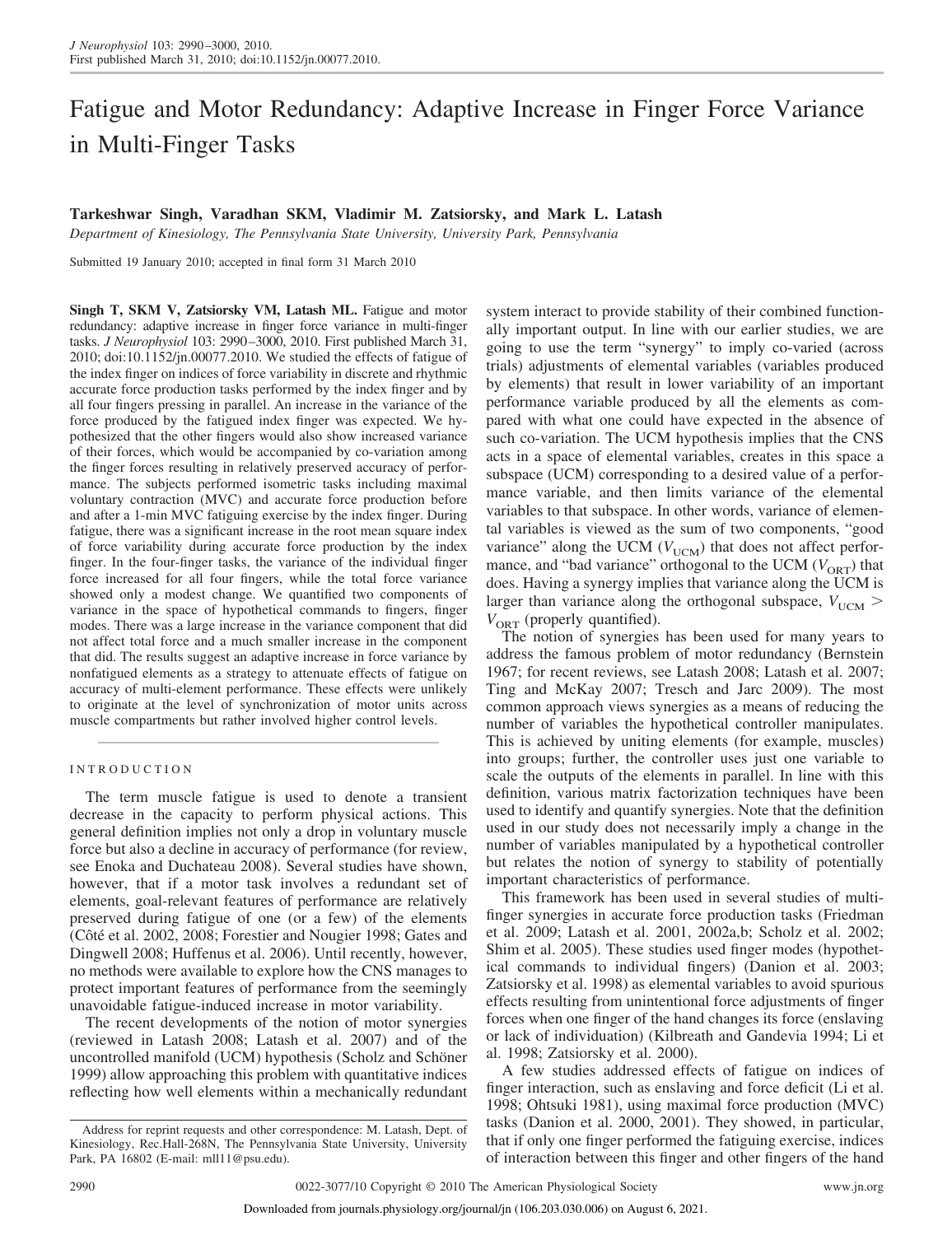decreased while there were no such effects on indices of finger interaction among the nonfatigued fingers. Note that these studies did not quantify multi-finger synergies in accurate force production tasks. Those results led the authors to a "weak-link" hypothesis: if a redundant set of effectors performs a task, interactions between relatively well performing elements and poorly performing elements ("weak links") are reduced.

In a series of studies of multi-joint movements by kinematically redundant effectors, Côté et al. (2002, 2008) have shown that the CNS takes advantage of motor redundancy during fatigue and involves to a larger degree less affected elements during such actions as sawing and hammering. This view suggests an adaptive strategy, which looks similar to the mentioned "weak-link" idea: the relatively unaffected elements take care of the task with decreased involvement of the fatigued elements.

The notion of a multi-element synergy as a means of reducing variability of the combined output of a set of elements allows offering another hypothesis. During fatigue, an increase in the variance of variables produced by the affected element(s) is expected. If the less affected (nonaffected) elements also show increased variance of their output variables accompanied by stronger co-variation among the outputs of the affected and nonaffected elements, relatively preserved accuracy of performance may be achieved.

This hypothesis was tested in experiments with four-finger accurate force production before and after a fatiguing exercise performed by the index finger. We decided to induce fatigue in the index finger because its force production is accompanied by relatively low unintentional forces by other fingers (Zatsiorsky et al. 2000).

In recent studies, we have shown qualitative differences between discrete and cyclic tasks in the relationships between a component of variance that affects performance  $(V_{\text{ORT}})$  and action characteristics (such as force derivative) (Friedman et al. 2009; Latash et al. 2002a). That is why, in this study, we explored both discrete and cyclic actions (cf. Hogan and Sternad 2007; Schaal et al. 2004; Sternad and Dean 2003).

## METHODS

## *Participants*

Ten right-hand dominant participants, seven males and three females [age:  $27.5 \pm 4.0$  (SD) yr, mass:  $73.1 \pm 12.94$  kg, height:  $1.75 \pm 1.75$ 0.08 m, hand width:  $8.10 \pm 0.63$  cm, hand length:  $18.64 \pm 1.08$  cm] participated in the experiment. All the participants were healthy with no known history of neurological or motor disorders. Hand length was measured as the distance from the tip of the distal phalanx of digit three to the distal crease of the wrist with the hand in a neutral flexion extension pose. Hand width was measured between the lateral aspects of the index and little finger metacarpophalangeal (MCP) joints. None of the participants had a history of long-term involvement in hand or finger activities such as typing and playing musical instruments. All participants gave informed consent according to the procedures approved by the Office for the Research Protections of the Pennsylvania State University.

# *Experimental setup*

Four unidirectional piezoelectric force sensors (Model No. 208C02; PCB Piezotronic, Depew, NY) were used to measure vertical forces produced by the individual fingers of the right hand. The sensors were placed under the index, middle, ring, and little fingers. Each sensor was covered with a cotton pad to increase friction and prevent the influence of finger skin temperature on the force measurements. The four force sensors were placed within aluminum frames ( $140 \times 90$ ) mm each) in a groove on a wooden board (see Fig. 1). The sensors were mediolaterally spaced 30 mm apart from each other. The position of the sensors in the sagittal plane could be adjusted within 60 mm to fit individual subject hand anatomy. The signals from the sensors were amplified using signal conditioning units (M482M66, PCB Piezotronic). The signals were then sampled at 200 Hz using a 12-bit data acquisition card (National Instruments) and a Labview program running on a PC.



FIG. 1. Experimental setup with the feedback for the discrete experiment and for the rhythmic experiment. Examples of typical subject performance (single trials, 4-finger tasks, before fatigue) are shown together with the presentation of the task on the screen. Note that the discrete task involved several episodes of force ramp changes within a trial.  $---$  and  $---$  (in the rhythmic task), the target force values and the permissible error margins.

*J Neurophysiol* • VOL 103 • JUNE 2010 • www.jn.org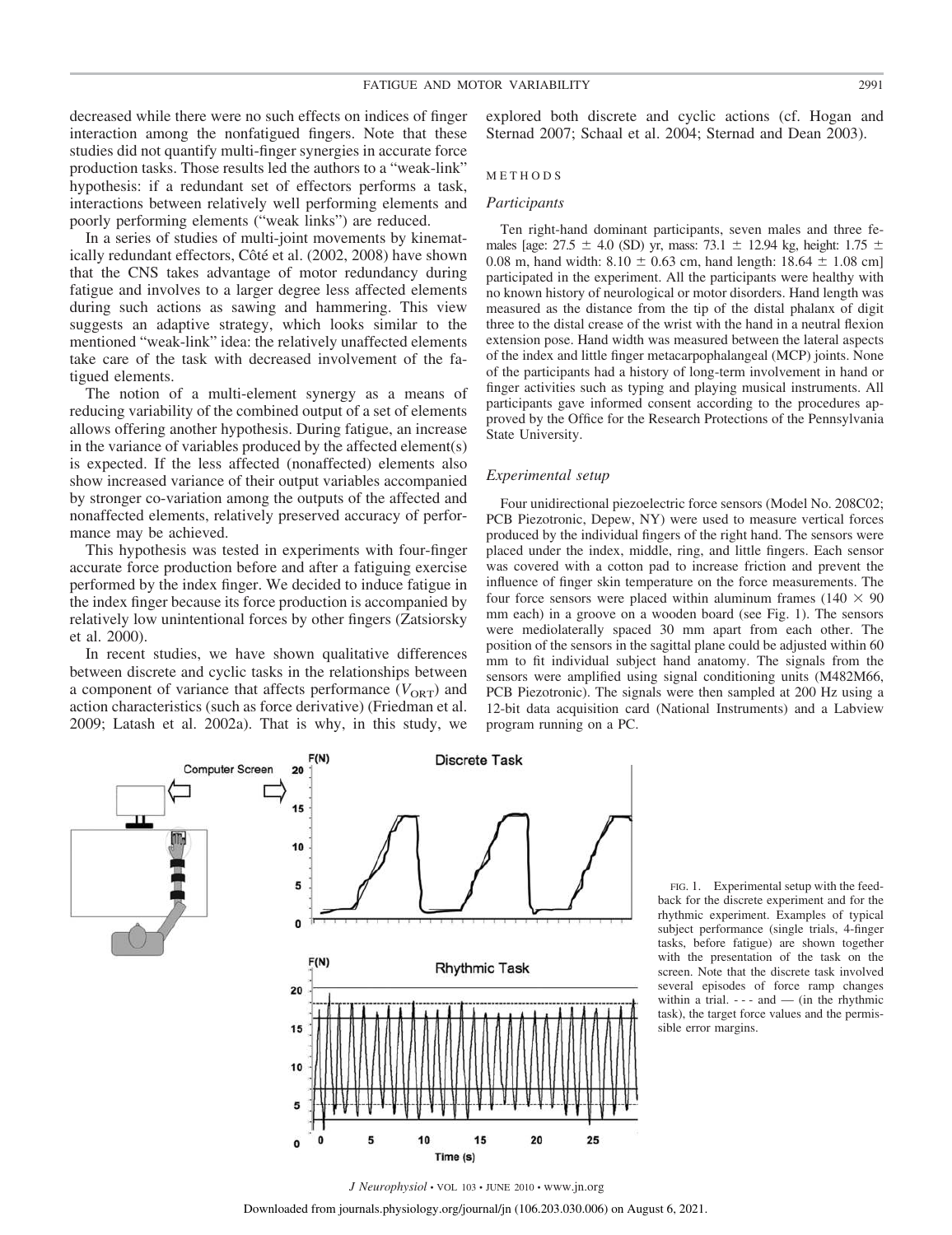During the experiment, the participants sat in a chair facing the test table with his/her upper arms at  $\sim$ 45 $\degree$  of abduction in the coronal plane and  $\sim$ 45° of flexion in the sagittal plane. The elbow was flexed at  $\sim$ 135°. The participants were allowed to either keep their left arm on their lap or on the table but not to use it for any kind of force application. The right forearm rested on the wooden board that housed the sensors. The forearm was strapped to the wooden board with three sets of Velcro straps. A custom-fit support object was placed underneath the palms to help maintain a constant configuration of the hand and fingers. The subject's hand formed a dome-like structure with the MCP joint flexed at 20° and all interphalangeal joints slightly flexed as well. Participants selected comfortable thumb positions during the experiment. A computer monitor was located 0.65 m away from the participant. The monitor displayed the task (described in the next section).

## *Data Collection*

DAY 1. The experiment was run over two successive days. On the first day, the participants were familiarized with the experimental protocol. The familiarization exercise was done to minimize effects due to learning during the main experiment on the second day. For the familiarization exercise, the participants completed all the trials in the actual experimental protocol that they were supposed to do on day 2. In all the tests, the participants were given feedback on the force produced by the instructed finger(s), by a constantly updating plot of the force magnitude (*y* axis) against time (*x* axis).

DAY 2: PREFATIGUE TRIALS. There were four kinds of tests including: MVC tasks, one-finger ramp tasks, rhythmic force production tasks, and discrete force production tasks.

*MVC trials.* After the familiarization part, on the second day of the experiment, the participants were required to produce MVCs by each of the four fingers, index (I), middle (M), ring (R), little (L), and all four fingers together (IMRL). Initially (for the 1st 10 s) the subjects rested their fingers on the sensors. Then after the cursor passed a vertical line (at 10 s), in a self-paced manner they were instructed to press as hard as they can with the instructed finger(s) without lifting any of the fingers from the sensors. The subjects were told that after they reached their maximum force, they could relax. The subjects got feedback on the amount of force they produced. For the IMRL trial, the total force produced by the I, M, R, and L fingers was displayed on the screen as feedback. Two trials were recorded for each finger or finger combination. The greater of the two force values was used for later analysis. The total duration of each MVC trial was 20 s. The order of the five MVC trials was randomized across participants. There was a one-minute interval between trials.

*One-finger ramp tasks.* In these trials, the participants were shown a template on the screen that had zero force for the first 5 s and then a slanted line from 0 to 40% MVC over the next 10 s. In each trial, the participants were asked to produce a force profile matching the template on the screen by trying to press with one of the fingers. Feedback on force produced by that finger was shown on the screen. The participants were instructed to keep the other three fingers on the sensors. Participants were instructed not to pay attention to any force production by the other three fingers and no feedback on forces produced by these fingers was provided. The data from these trials was used to compute the enslaving matrix **E** (described in *Data Processing* ). There was one trial for each finger, as the instructed finger, and the order of these trials was randomized. There was a 5-s interval between trials.

*Discrete and rhythmic force production tasks.* The next several experimental series involved one-finger (I) and four-finger (IMRL) accurate force production tasks. The tasks involved discrete or rhythmic force production. In the discrete tasks  $(I_D \text{ and IMRL}_D)$ , the screen showed a template corresponding to a flat profile at 5% MVC for 2 s, followed by a 5–25% MVC ramp over 5 s and then a 3-s flat profile at 25% MVC (see Fig. 1). The task was to follow the template as accurately as possible by a signal corresponding to the force produced by the task finger(s). One trial was 30 s long; it contained three such ramps. Four trials were recorded in a row resulting in a total of 12 ramps. In the rhythmic tasks  $(I_R \text{ and } IMRL_R)$ , the screen showed two horizontal targets placed at 5 and 25% of MVC. The task was to change force profile in a smooth, sine-like fashion in such a way that the crests and troughs lied within the target range specified by two horizontal lines at  $5 \pm 3$  and  $25 \pm 3\%$  of MVC. The participants were also required to do this at a pace set by a metronome that produced audible "ticks" at a frequency of 0.9 Hz. This frequency was set based on earlier studies as comfortable for all participants (Friedman et al. 2009). Examples of typical discrete and rhythmic accurate force production trials performed by four finger before fatigue can be found in Fig. 1. The order of the four series,  $(I_D, IMRL_D, I_R,$  and  $IMRL_R)$ was randomized across participants. There were 5-s intervals between trials within a series and 2-min intervals between series.

DAY 2: FATIGUE PROTOCOL AND DURING-FATIGUE TRIALS. There was a 5-min break after the completion of the prefatigue set of trials. We chose a fatiguing protocol based on a pilot study with seven subjects that compared two protocols: 1-min MVC force production and 30%MVC force production until task failure. This comparison showed a significantly larger force drop after the 1-min MVC test (by 40% for the 1-min MVC protocol as compared with 28% for the 30% MVC protocol) with similar force restoration curves over 3 min. Besides, the 1-min fatiguing exercise, followed by 20-s exercises to maintain fatigue level was used in earlier studies by our group (Danion et al. 2000, 2001). Therefore we chose the 1-min MVC fatiguing protocol as the first fatigue trial for our study. All subsequent fatigue trials were of 20-s duration each. These 20-s trials were done after each trial in testing during fatigue (MVC, 1-finger ramp, discrete, and rhythmic) to prevent index finger force recovery. During the fatiguing exercise, the subjects were always reminded to try not to involve other fingers of the hand and to avoid excessive muscle co-contraction (stiffening the hand). For each participant, the duringfatigue trials were conducted in the same order as the prefatigue trials.

## *Data Processing*

The data were processed using Matlab (The MathWorks, Natick, MA). The data were filtered using a second-order zero-lag Butterworth filter with a cutoff frequency of 10 Hz.

Peak force (MVC) was measured at the time when the force produced by the task finger(s) peaked.

The difference between the peak force of a finger in its single-finger MVC trial  $(F_{i,j})$  and its peak force at the peak of the IMRL force in the four-finger MVC task ( $F_{i,IMRL}$ ) was expressed in percent to the former value:  $FD_i = 100\%*(F_{i,I} - F_{i,IMRL})/F_{i,i}$ . Total force deficit across the four fingers was computed as the difference between the sum of the peak forces of individual fingers in their single-finger tasks  $(\Sigma F_{i,j})$  and their combined peak force during the IMRL task expressed in percent to the former value.

The enslaving matrices (**E**) were computed for each subject by using the single-finger ramp trials. For each trial, a linear regression of the forces produced by individual fingers against the total force produced by all the four fingers over the 10-s ramp time interval was computed. The regression coefficients were used to construct **E** as follows

$$
\mathbf{E} = \begin{bmatrix} \Delta M_{i,i} & \Delta M_{i,m} & \Delta M_{i,r} & \Delta M_{i,l} \\ \Delta M_{m,i} & \Delta M_{m,m} & \Delta M_{m,r} & \Delta M_{m,l} \\ \Delta M_{r,i} & \Delta M_{r,m} & \Delta M_{r,r} & \Delta M_{r,l} \\ \Delta M_{l,i} & \Delta M_{l,m} & \Delta M_{l,r} & \Delta M_{l,l} \end{bmatrix}
$$
 (1)

where $\Delta M_i$ , is the slope of the regression equation when finger *i* force was regressed on the sum of all four finger forces, where finger *j* is the task finger. All the regression equations had  $R^2$  values of over 0.9. Typical examples of 95% confidence intervals for *Mij*were (0.183,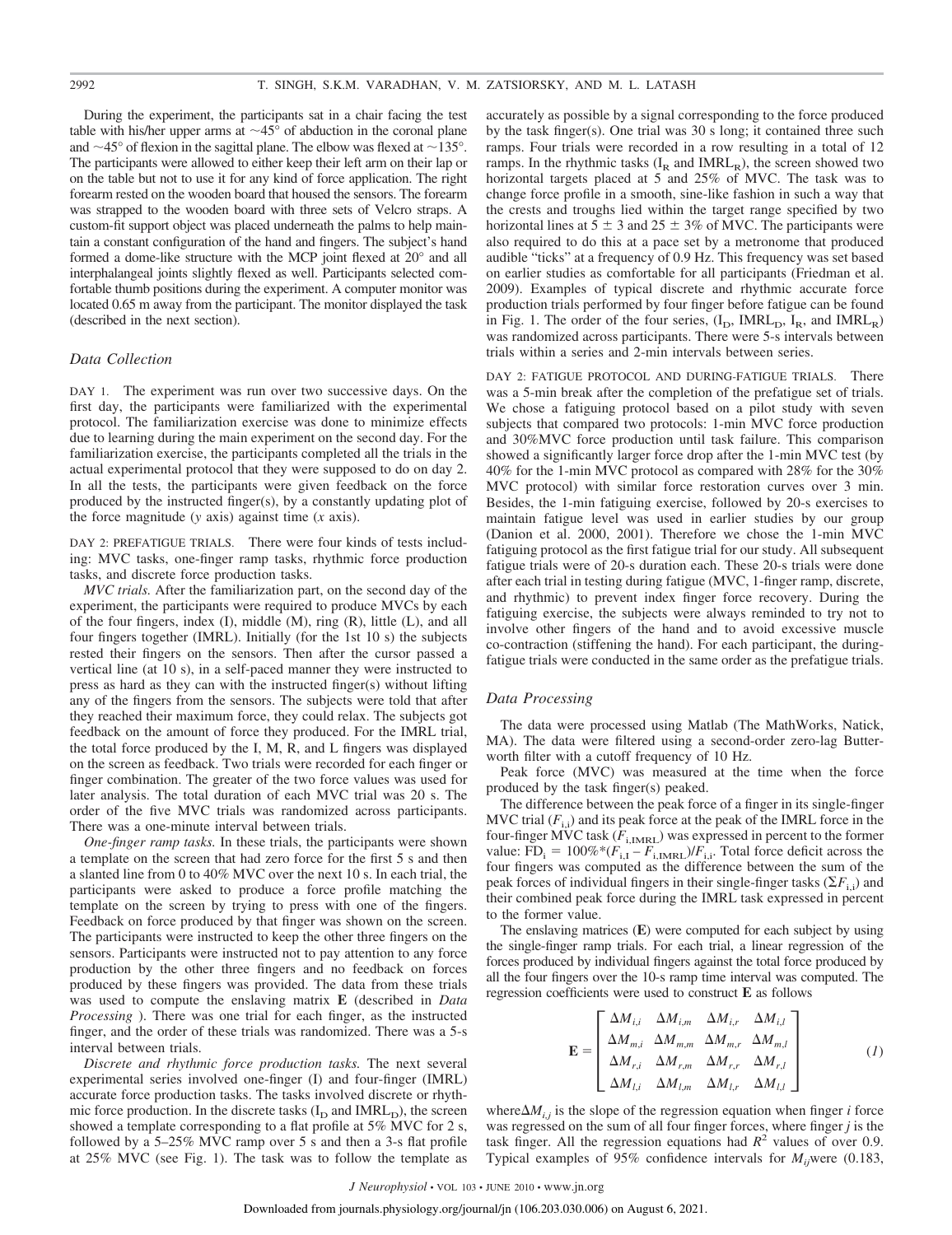0.1843); (0.4852, 0.489); (0.271, 0.2745), and so on. Computation of the enslaving matrix **E**, allowed for a conversion of the force data **f** into finger modes by using the equation  $\mathbf{m} = \mathbf{E}^{-1} \mathbf{f}$ , where **m** is the mode vector. Finger mode is a hypothetical command reflecting the desire of a person to involve a finger (Danion et al. 2003; Zatsiorsky et al. 1998). We assume that these commands may be varied independently of each other and therefore finger modes can be changed by the neural controller one at a time. Each mode leads to force generation by all four fingers of the hand. The order of the fingers was randomized across participants. The index of enslaving **|E|**, was computed as the sum of all the off-diagonal entries of **E.**

The RMS error for the discrete task was computed with respect to the task template (RMSE<sub>task</sub>) and with respect to the actual average (across trials) performance ( $RMSE$ <sub>mean</sub>). Because there was no force template for the rhythmic task, only RMSE<sub>mean</sub> was computed. For the rhythmic task, the quasi-sinusoidal force profiles were aligned and averaged (described in detail later). For both cases, the RMS error was normalized to 15% MVC (mean value of the ramp range).

For the IMRL trials, the variance of the forces produced by the I, M, R, and L fingers over the trials was computed for each phase of the action. For the discrete task, the variance was computed at each time sample over the ramp and then averaged over the ramp time for each subject separately. For the rhythmic IMRL task, the force variance at each of the 100 resampled points was computed and then averaged across the points. The mean of the variances of the force produced by each finger were normalized to the MVC squared of the particular finger.

# *Analysis of multi-finger synergies (UCM analysis)*

The analysis of multi-finger synergies stabilizing the force profile in the IMRL tasks was performed in the framework of the UCM hypothesis (Scholz and Schöner 1999; reviewed in Latash et al. 2002b, 2007). The hypothesis assumes that the controller organizes covariation among elemental variables to stabilize a certain value of a performance variable. Individual finger forces may co-vary because of the phenomenon of enslaving, i.e., unintended force production by fingers when other fingers of the hand produce force (Kilbreath and Gandevia 1994; Li et al. 1998; Ohtsuki 1981; Zatsiorsky et al. 1998, 2000). Therefore instead of using the finger forces **f**, we used the force modes, **m** as elemental variables. The total force,  $F_{\text{TOT}}$ , is viewed as the performance variable. According to the UCM hypothesis, the neural controller works in a space of elemental variables and creates in that space a subspace corresponding to a desired value of a particular performance variable. The four-dimensional space of finger modes can be divided into two subspaces, one corresponding to a fixed value of the total force (the UCM, 3-dimensional space) and the other leading to changes in the total force (orthogonal to the UCM, 1 dimensional). Variance across trials was computed for each time sample (each phase) and compared within the two subspaces,  $V_{UCM}$ (or  $V_{\text{GOOD}}$ ) and  $V_{\text{ORT}}$  (or  $V_{\text{BAD}}$ ) after normalization per degree-offreedom. We interpret  $V_{\text{UCM}} > V_{\text{ORT}}$  as a sign of a multi-finger synergy stabilizing the total force.

A synergy index,  $\Delta V$  was computed reflecting the relative amount of  $V_{\text{UCM}}$  in the total variance  $(V_{\text{TOT}})$ 

$$
\Delta V = \frac{V_{\text{UCM}} - V_{\text{ORT}}}{V_{\text{TOT}}} \tag{2}
$$

where all variance indices are computed per degree of freedom. Given the number of degrees-of-freedom in each space,  $4V_{\text{TOT}} = 3V_{\text{UCM}} +$  $V_{\text{ORT}}$ . Hence the index of synergy  $\Delta V$  ranges between +1.33 (all variance is within the UCM) and  $-4$  (all variance is in the orthogonal subspace). For statistical analysis, the  $\Delta V$  values were transformed using a Fisher's z-transformation adapted to the boundaries of  $\Delta V$ 

$$
z_{\Delta V} = 0.5 \log \left( \frac{4 + \Delta V}{1.33 - \Delta V} \right) \tag{3}
$$

For the discrete force production tasks, only the force data over the ramp portion were used for analysis. The first and last 20 data points were rejected to minimize end effects.

For the rhythmic task, the force data were segmented into the periods of force increase and force decrease. The segmentation was done as described in our earlier publication (Friedman et al. 2009). Briefly, force rate was computed by using a five-point derivative on filtered data (using a 2nd-order low-pass Butterworth filter at 6 Hz). Force data were selected between consecutive peaks in d*F*/d*t*. Start of each segment was defined as a local minimum of the force between a peak d*F*/d*t* and the previous peak d*F*/d*t* (or 1st sample, as the case may be). End of a segment was defined as local maximum between a peak d*F*/d*t* and the next d*F*/d*t,* (or last sample, as the case may be). Only those segments where the force crossed the midline were considered for analysis. In addition, we rejected segments where the start or end of segment was  $>15\%$  MVC away from the target or  $< 20\%$  of a cycle away from the metronome tick. The accepted segments were then resampled into 100 points using cubic spline interpolation. We then converted the forces into modes as described earlier. Then, at each of these 100 points, we decomposed the mode variance into  $V_{UCM}$  and  $V_{\text{ORT}}$  as described earlier. To compare between the discrete and rhythmic tasks, only the data from the force increase part were used.

#### *Statistics*

Standard descriptive statistics were used (means  $\pm$  SE). Repeated measures ANOVA was run on outcome variables of interest. Tukey's pairwise contrasts were used to analyze significant effects at  $P \leq 0.05$ . A two-way ANOVA was run on MVC with *fingers* (I, M, R, L, and IMRL) and *fatigue-condition* (fatigue and no-fatigue) as factors. To compute if there were any significant differences for the indices of enslaving **|E|**, a paired *t*-test was performed. All statistical analysis was done using Minitab 15.

To analyze fatigue-induced changes in the error index  $(RMSE_{mean})$ across the discrete and rhythmic tasks, ANOVA with factors *task* (discrete and rhythmic), and *finger-combination* (I and IMRL) was performed. To analyze the  $RMSE$ <sub>task</sub> for the discrete task only, a two-way ANOVA with factors *fatigue-condition* and *finger-combination* (I and IMRL) was performed.

To analyze effects of fatigue of variance of the individual finger forces, an ANOVA was run on force variance data with *fingers* (I, M, R, and L), *task,* and *fatigue-condition* as factors. Note that in this case the factor *fingers* has only four levels unlike when we had *fingers* as a factor for MVC where it had five levels. To analyze effects of fatigue on the two variance component ( $V_{UCM}$  and  $V_{ORT}$ ), an ANOVA was run on changes in the two variance components induced by fatigue with factors *variance-type* ( $V_{\text{UCM}}$  and  $V_{\text{ORT}}$ ) and *task*.

## RESULTS

# *Effects of fatigue on maximal force, force deficit, and enslaving*

Performance of our subjects in all the tests was typical of similar tasks used in earlier studies (Danion et al. 2001; Friedman et al. 2009; Latash et al. 2001, 2002a; Li et al. 1998); examples of typical performance in the rhythmic and discrete accurate force production tasks are shown in Fig. 1. Oneminute MVC exercise by the index (I) finger led to a significant drop in the maximal finger forces (MVC) in both one- and four-finger tasks. On average, the force of the I finger dropped by 33.5%. The prefatigue MVC produced by the I finger was  $35.30 \pm 2.69$  N while during fatigue, MVC was  $23.47 \pm 2.31$ N. The prefatigue MVC of the M, R, L, and IMRL fingers were  $30.33 \pm 4.42$ ,  $28.67 \pm 2.50$ ,  $22.94 \pm 3.90$ , and  $88.73 \pm 10.48$ , respectively. During fatigue, the MVC of the M, R, L, and

*J Neurophysiol* • VOL 103 • JUNE 2010 • www.jn.org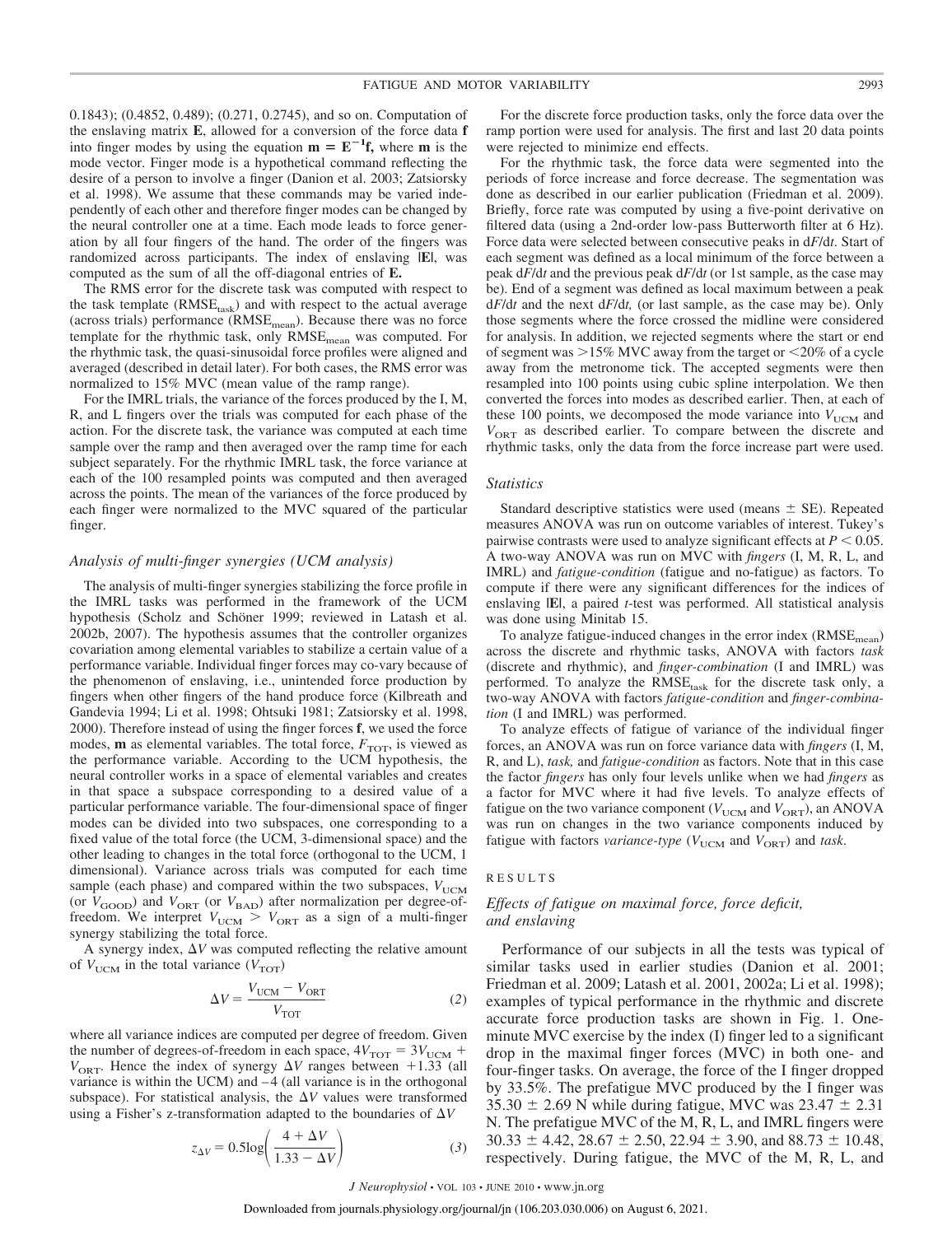

FIG. 2. Maximal voluntary contraction force before  $\Box$ ) and during fatigue  $(\blacksquare)$ . \*, significant differences ( $P \le 0.05$ ) between the prefatigue and duringfatigue conditions. Mean data across the subjects are shown with SE bars. I, index; M, middle; R, ring; L, little finger.

IMRL fingers decreased to 21.95  $\pm$  2.83, 21.32  $\pm$  2.49, 20.17  $\pm$ 3.74, and  $65.77 \pm 7.35$ . The drop in the average MVC of the M, R, and L fingers was smaller than the I finger (middle, M – 27.7%; ring,  $R - 25.9\%$ , and little,  $L - 12.1\%$ ). The four-finger (IMRL) MVC dropped, on average, by 25.8%. Figure 2 illustrates these results with the MVC data averaged across subjects; significant changes from preexercise  $(\square)$  to postexercise  $(\blacksquare)$  conditions are marked  $(*)$ .

The changes in MVC with fatigue were significant according to an ANOVA with fingers and fatigue-condition as factors. The ANOVA showed main effects of both fingers  $F(4,81) =$ 102.57,  $P < 0.001$ ] and fatigue-condition  $[F(1,81) = 28.25,$  $P \leq 0.001$ . The interaction effect was also significant  $[F(4,81) = 1.07, P < 0.05]$ . Pair-wise contrasts showed that fatigue significantly decreased MVC for the I  $[F(1,9) = 66.33]$ ,  $P < 0.001$ ], M [ $F(1,9) = 18.83$ ,  $P < 0.01$ ], and R [ $F(1,9) =$ 16.49,  $P \leq 0.01$ ] fingers, and for the IMRL combination  $[F(1,9) = 35.21, P \le 0.001]$  but not for the L finger  $[F(1,9) =$ 3.49,  $P > 0.05$ ].

There was a trend for unintentional force production by nontask fingers (enslaving) to increase during fatigue (on average, by  $\sim 10\%$ ). The mean of the enslaving index **|E|** (computed as the sum of the off-diagonal terms in the enslaving matrix **E**, see METHODS), for the postexercise tests was higher (1.66  $\pm$  0.14) than before the exercise (1.51  $\pm$  0.14),



#### *Effects of fatigue on accuracy of task performance*

We estimated variability of performance using root mean square error indices  $(RMSE_{mean})$  computed over the task duration with respect to the mean performance. Further, the index was normalized by the average force value over the task (15% of the MVC). Overall, fatigue led to an increase in  $RMSE_{mean}$ from  $0.080 \pm 0.007$  to  $0.095 \pm 0.007$ .

Subjects performed more accurately in the discrete tasks as compared with the rhythmic tasks and with all four fingers together (IMRL) than with the I finger alone. Fatigue led to lower accuracy in one-finger (I) tasks, both discrete and rhythmic, while its effects of the four-finger (IMRL) tasks were smaller. Figure 3*A* shows the RMS indices for the I finger in the discrete and rhythmic tasks. Fatigue led to an increase in the RMS error by 47% for the discrete task and by 18% for the rhythmic task. Figure 3*B* presents the RMS data for the tasks performed by the four fingers (IMRL). Fatigue led to smaller changes in the RMS, by 21.5% for the discrete task and by 7% for the rhythmic task.

Changes in the performance accuracy with fatigue were confirmed with a two-way ANOVA (task  $\times$  finger-combination) on the relative changes in  $RMSE_{mean}$  with fatigue. The ANOVA showed significant effects of task  $[F(1,27) = 5.76]$ ,  $P < 0.05$ ] and finger-combination  $[F(1,27) = 4.41, P < 0.05]$ without a significant interaction.

A two-way ANOVA on absolute RMSE<sub>mean</sub> values for the I task (fatigue-condition  $\times$  task) showed a significant main effect for both fatigue-condition  $[F(1,27) = 12.06, P \le 0.01]$ and task  $[F(1,27) = 188.0, P \le 0.001]$  without an interaction. A similar ANOVA for the IMRL condition showed only a significant main effect of task  $[F(1,27) = 271.78, P \le 0.001]$ without a significant effect of fatigue-condition.

Because the discrete task involved a visual template, we also analyzed the RMS index computed with respect to the template  $(RMSE<sub>task</sub>)$ . Fatigue significantly increased the  $RMS<sub>task</sub>$  index. In particular, the normalized  $RMSE<sub>task</sub>$  computed for the I finger was  $0.053 \pm 0.003$  before fatigue and it increased to  $0.074 \pm 0.005$  during fatigue. The RMSE<sub>task</sub> for the IMRL condition, before fatigue was  $0.049 \pm 0.003$  and for during fatigue it was  $0.060 \pm 0.004$ . In other words, fatigue led to a



FIG. 3. Indices of performance (root mean square, RMS) error in the index (I) finger and 4-finger (IMRL) tasks, discrete and rhythmic, before  $(\square)$  and during fatigue  $(\blacksquare)$ . Note the significant increase in force RMS during fatigue for the I tasks but not for the IMRL tasks.

*J Neurophysiol* • VOL 103 • JUNE 2010 • www.jn.org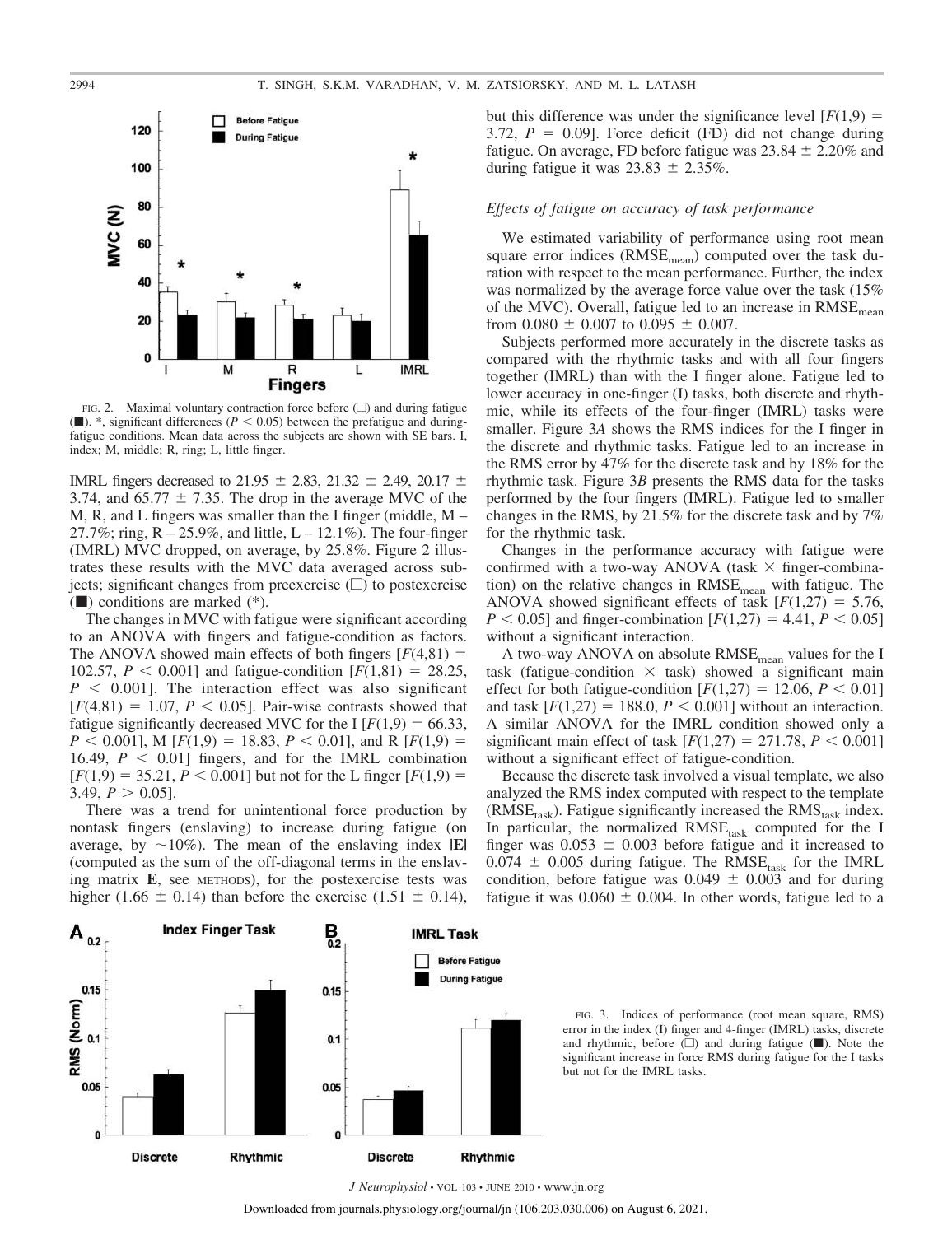

FIG. 4. Force variance [normalized to squared maximal voluntary contraction (MVC) of individual fingers] of individual fingers, averaged over the task interval, for the discrete (*A*) and rhythmic (*B*) tasks. Note that fatigue induced approximately equal changes in the force variance in all 4 fingers  $(\Box,$ before fatigue;  $\blacksquare$ , during fatigue).

# 42% increase in  $RMS_{task}$  for the I task and only to a 22% increase for the IMRL task. These results were confirmed with a two-way ANOVA with fatigue-condition and finger-combination (I and IMRL) as factors, which showed a significant main effect for both fatigue-condition  $[F(1,27) = 65.52, P \le$ 0.001] and finger-combination  $[F(1,27) = 18.02, P < 0.001]$ with a significant fatigue conditions  $\times$  finger-combination interaction  $[F(1,9) = 37.85, P < 0.05]$  reflecting a larger increase in  $RMSE<sub>task</sub>$  with fatigue for the I task as compared with the IMRL task.

# *Effects of fatigue on variance of finger forces in the four-finger tasks*

Variance in the force produced by individual fingers was normalized to the MVC squared of the particular fingers. Fatigue significantly increased the variance of the force produced by the individual fingers in the four-finger tasks. Figure 4 shows the effects of fatigue on normalized indices of force variance for the discrete (*A*) and rhythmic (*B*) tasks. On average, the variance increased by  $\sim$  50%. The variance increased more for the discrete task than for the rhythmic task, but this difference did not reach significance. There were differences between the tasks in the amount of variance increase in individual fingers, but, on average, all fingers showed comparable changes in force variance. A three-factor ANOVA showed a main effect for fatigue-condition  $[F(1,135) = 4.28]$ ,  $P < 0.05$ ] and task  $[F(1,135) = 11.5, P < 0.001]$  but not for fingers. These effects reflected the higher overall variance for the rhythmic task. We did not find a significant interaction between fatigue-condition and task.

# *Effects of fatigue on multi-finger synergies*

We used the framework of the UCM hypothesis (Scholz and Schöner 1999) to analyze patterns of co-variation among hypothetical commands to fingers (finger modes); we address such co-variation patterns as force-stabilizing synergies. Briefly, variance in the finger mode space was computed across trials (cycles) for each data point and represented as the sum of two components, one that did not affect total force values  $(V_{UCM})$  and the other that did  $(V_{ORT})$ . Both indices,  $V_{UCM}$  and  $V_{\text{ORT}}$ , were quantified per dimension in the corresponding spaces.

Fatigue significantly increased total variance,  $V_{\text{TOT}}$  =  $(3V_{UCM} + V_{ORT})/4$ . On average,  $V_{UCM}$  was an order of magnitude higher than  $V_{\text{ORT}}$  for both tasks corresponding to a strong force stabilizing synergy. All the variance indices were higher for the rhythmic task as compared with the discrete task, both before and during fatigue. These results are illustrated in Fig. 5 that show both variance indices for both tasks, before and after the fatiguing exercise.

Fatigue led to an increase in both variance indices for both tasks (Fig. 5). However,  $V_{UCM}$  increased significantly more than  $V_{\text{ORT}}$ . In particular,  $V_{\text{UCM}}$  increased by  $\sim$ 130% for the discrete task and by  $\sim$  46% for the rhythmic task (A), while the  $V_{\text{ORT}}$  increase was much smaller in magnitude (*B*).

The mentioned differences between the fatigue-induced changes in  $V_{\text{ORT}}$  and  $V_{\text{UCM}}$  were tested with a two-way ANOVA with task and variance-type as factors run on the relative changes in the variance indices induced by fatigue. The ANOVA showed a main effects of variance-type  $[F(1,27) =$ 5.21,  $P < 0.05$ ] without other effects.



FIG. 5. Two components of variance in the finger mode space computed over the discrete and rhythmic 4-finger (IMRL) tasks.  $A: V_{UCM}$  reflects the amount of variance that did not affect total force.  $B: V_{\text{ORT}}$  reflects the amount of variance that affected total force. Note the larger increase in  $V_{\text{UCM}}$  during fatigue. Note the 10-fold difference in the scales of the *y* axes in *A* and *B.*

*J Neurophysiol* • VOL 103 • JUNE 2010 • www.jn.org

Downloaded from journals.physiology.org/journal/jn (106.203.030.006) on August 6, 2021.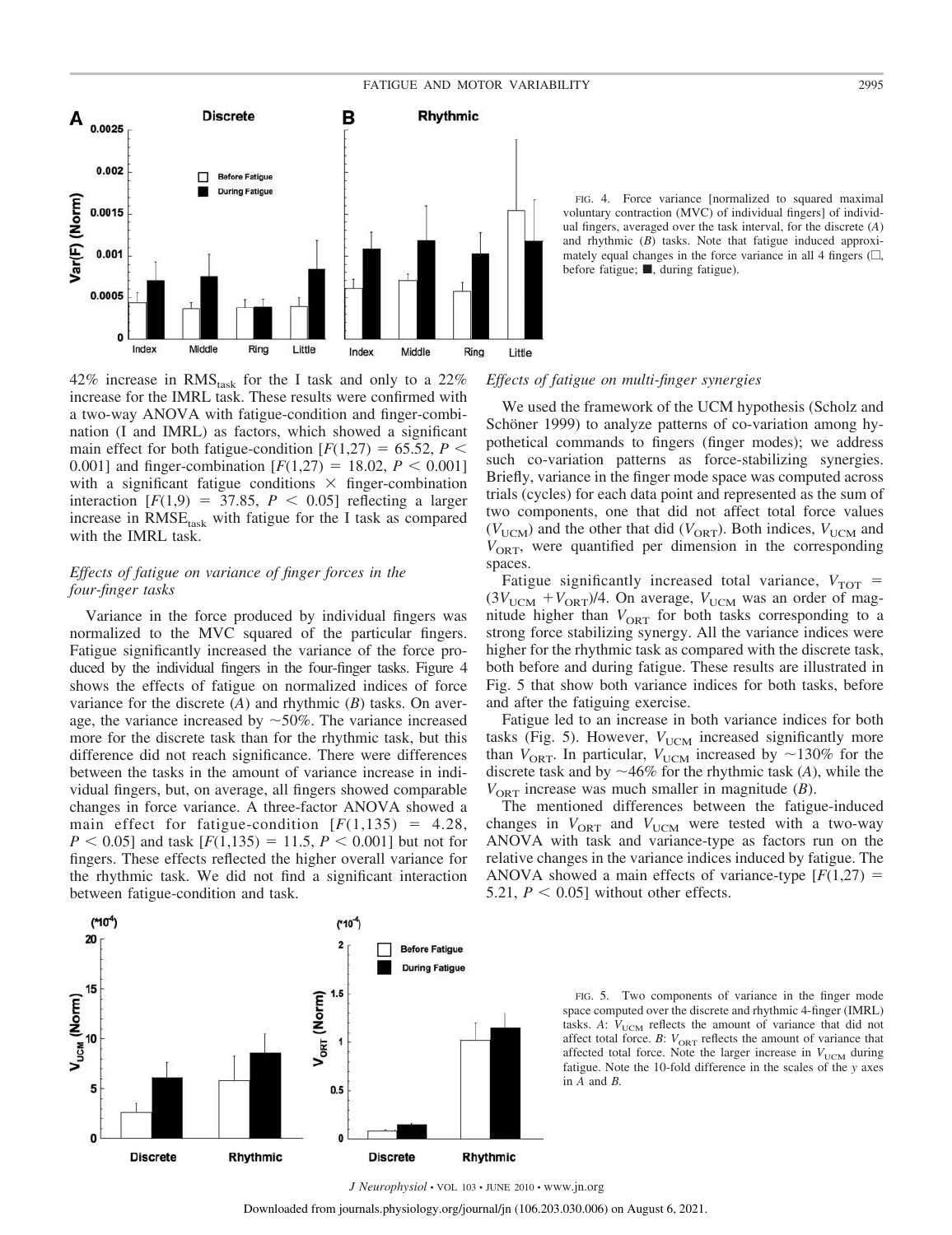We also used two-way ANOVAs with fatigue-condition and task as factors run separately on the absolute values of the two variance indices,  $V_{UCM}$  and  $V_{ORT}$ . ANOVA on  $V_{UCM}$  showed main effects for fatigue-condition  $[F(1,27) = 3.93, P \le 0.01]$ and task  $[F(1,27) = 6.95, P \le 0.05]$  without an interaction. In contrast, ANOVA on  $V_{\text{ORT}}$  showed a main effect for task  $[F(1,27) = 92.42, P < 0.001]$  but not for fatigue-condition  $[F(1,27) = 0.83, P = 0.37]$  and no interaction. Taken together, the analyses show that fatigue led to a significant increase in  $V_{\text{UCM}}$  in the absence of a significant increase in  $V_{\text{ORT}}$  across the two tasks.

The normalized difference between the two variance indices was used as an index of a force stabilizing synergy  $(\Delta V)$ . For statistical comparisons, this index was *z*-transformed  $(Z_{\Delta V}, \text{see})$ METHODS for details). The mentioned disproportionate changes in  $V_{\text{UCM}}$  and  $V_{\text{ORT}}$  with fatigue led to an increase in  $\Delta V$  in both tasks. For the discrete and rhythmic tasks,  $Z_{\Delta V}$  increased by  $\sim$ 10% and by  $\sim$ 35%, respectively, during fatigue. The  $Z_{\Delta V}$ index for the discrete task was  $0.91 \pm 0.13$ , and it increased to  $0.99 \pm 0.12$ ;  $Z_{\text{AV}}$  for the rhythmic task was  $0.45 \pm 0.12$ , and it increased to  $0.61 \pm 0.14$ . These results are illustrated in Fig. 6. The results were confirmed by a two-way ANOVA on  $Z_{\Delta V}$  with fatigue-condition and task as factors. There were main effects of both fatigue-condition  $[F(1,27) = 7.59, P \lt 0.05]$  and task  $[F(1,27) = 78.61, P \le 0.001]$  without an interaction effect.

# DISCUSSION

The most important outcome of our study is providing support for the main hypothesis offered in the Introduction. Indeed fatigue of the index finger resulted in an increase in force variance of all four fingers during four-finger accurate force production tasks. However, total force variance in the four-finger task showed only minor changes during fatigue, which was due to an increase in co-variation among finger modes (commands to fingers) (Danion et al. 2003l Zatsiorsky et al. 1998). In the framework of the UCM hypothesis (Scholz and Schöner 1999), fatigue led to disproportionate changes in the two components of variance, one that affected total force  $(V_{\text{ORT}})$ and the other that did not  $(V_{UCM})$ :  $V_{UCM}$  increased more during fatigue corresponding to a significant increase in the index of



FIG. 6. *Z*-transformed index  $(Z_{\Delta V})$  of the force-stabilizing synergy before  $(\square)$  and during fatigue ( $\blacksquare$ ) for the discrete and rhythmic 4-finger task. Note the increase in  $Z_{\Delta V}$  during fatigue.

force-stabilizing synergy  $(\Delta V)$ . These results were common across the studied discrete and rhythmic force production tasks. Further in this section, we discuss implications of these findings for the notion of motor synergies and adaptive neural strategies to local fatigue.

#### *Local, nonlocal, and adaptive effects of fatigue*

We will discuss three types of effects of fatigue (for review, see Enoka and Duchateau 2008). First, local effects are those limited to the effector that performed the fatiguing exercise. Second, nonlocal effects are those seen in other effectors that were not explicitly involved in the exercise and produced relatively small forces that, by themselves, were not expected to induce fatigue. Both local and nonlocal effects are expected to be detrimental for such indices of performance as maximal force production, time to task failure, and accuracy. Effects of the third type are those that mitigate effects of fatigue on performance. We have been particularly interested in possible adjustments in indices of multi-element synergies during fatigue of one of the elements.

As expected from previous studies, the fatiguing exercise by the index finger led to a drop in its MVC force (cf. Danion et al. 2000, 2001) and worse performance in accurate force production tasks. The latter finding is in line with several reports on detrimental effects of fatigue on motor variability (Allen and Proske 2006; Carpentier et al. 2001; Contessa et al. 2009; Evans et al. 2003; Missenard et al. 2008, 2009). We did not observe differences between effects of fatigue on accuracy of performance of discrete and rhythmic accurate force production tasks.

Nonlocal effects of fatigue were reflected, in particular, in reduced MVC of the other fingers of the hand. These MVC changes were smaller than those observed in the I finger. The strongest effects were seen in the M finger, which is the closest neighbor of the I finger, while the most remote, L finger, showed minimal MVC changes (similar to results reported by Danion et al. 2001). These effects were unlikely due to unintentional involvement of the nontask fingers in the fatiguing exercise (enslaving). Based on the indices of enslaving measured in our subjects, the forces of the nontask fingers during the MVC production by the I finger were always under 25% of their MVC forces (see also Zatsiorsky et al. 2000). One-minute force production at such low force levels is not expected to induce fatigue. Over the exercise time, enslaving could increase, but this increase was modest  $(\sim 10\%)$  and under the level of significance (in an earlier study, the enslaving index was reported to drop during fatigue, Danion et al. 2001). Hence we conclude that the drop in the MVC forces by the nontask fingers was predominantly of a neural origin.

The presence of adaptive changes in finger coordination during fatigue was reflected in relatively small changes in the accuracy of force production by all four fingers acting together. This was an expected result, in line with several studies showing that goal-relevant features of performance are relatively preserved during fatigue in tasks involving redundant sets of elements (Sjogaard et al. 1988: multimuscle torque production; Forestier and Nougier 1998: throwing a ball; Huffenus et al. 2006: multi-joint throwing; Kruger et al. 2007: multi-finger pushing; Selen et al. 2007: target tracking; Gates and Dingwell 2008: repetitive push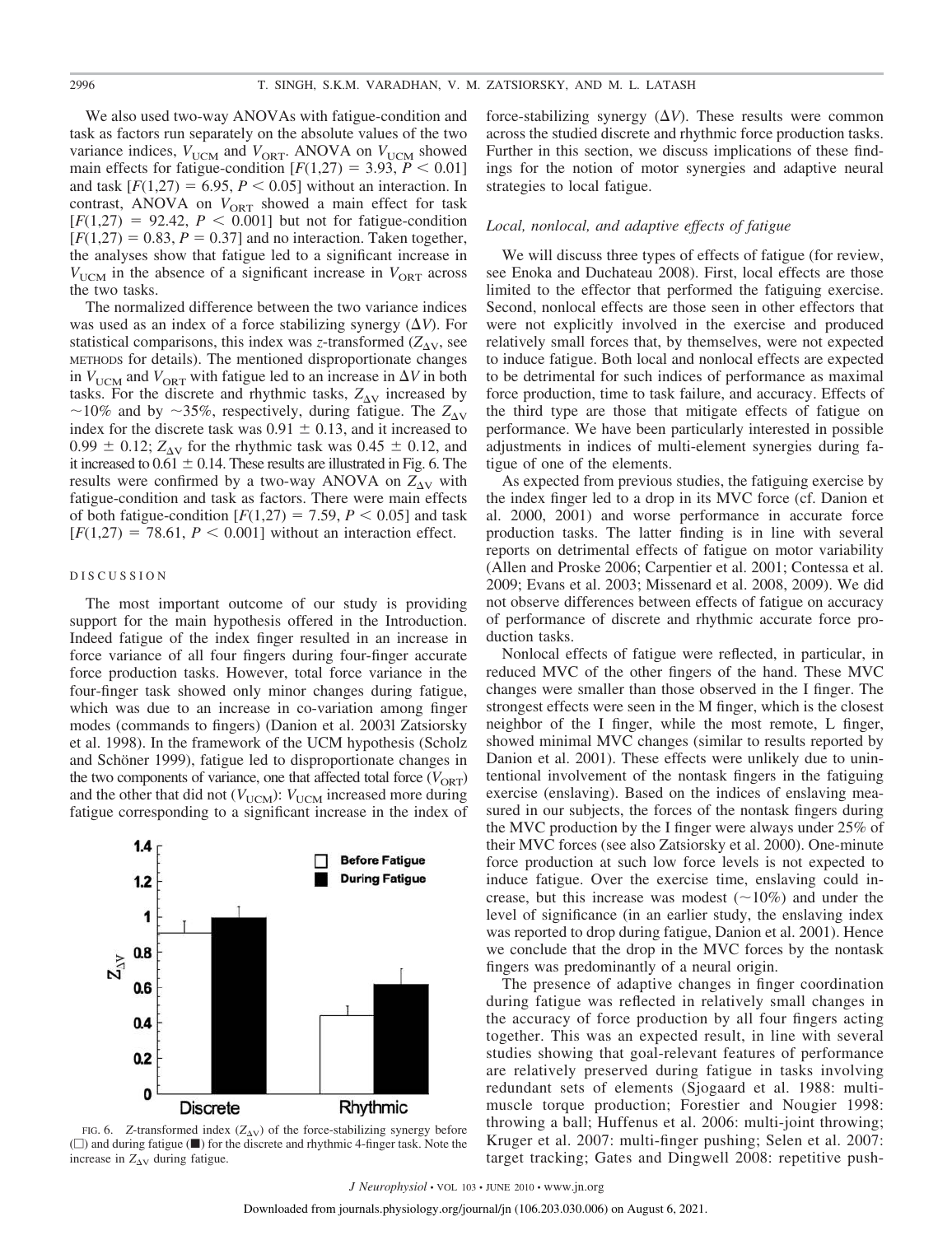ing). Along similar lines, Strang et al. (2009) showed adaptive adjustments to fatigue of anticipatory postural adjustments (early changes in the activation of apparently postural muscles) (reviewed in Massion 1992). Other reported adaptive changes involved slowing down to maintain accuracy (Missenard et al. 2009).

Adaptive adjustments to fatigue in the four-finger accurate force production tasks involved two components. First, all four fingers showed an increase in force variance (except for the L finger in the rhythmic task, which showed a slight, nonsignificant decrease) computed over consecutive trials (cycles). This increase did not correlate with fatigueinduced MVC force changes; in particular, it was similar in the exercised finger (I) that showed the largest drop in the MVC force (by  $>33\%$ ) and in the L finger that showed small, nonsignificant effects of exercise on its MVC force. Second, there was a change in co-variation of finger forces that channeled most of the finger force variance into a sub-space (the UCM) where finger force variation had no effects on total force. Let us illustrate this adaptive strategy with the following metaphorical example.

Imagine that you carry a heavy object (a piano) with a few friends. The weight of the load has to be shared among all the participants. If one of the persons gets tired and starts to apply highly varied load-resisting force, all other participants have two strategies to keep the object from jumping up and down: *1*) to ask that person to step away and do the task without him/her (in line with the "weak-link" hypothesis) (Danion et al. 2001; also see Côté et al. 2002, 2008); *2*) to increase variance in their contribution to the load-resisting force and co-vary it with the force applied by the tired partner. Our current results suggest that the human CNS uses the latter strategy.

There is an apparent discrepancy between the main conclusions drawn from the current findings and results of our earlier studies of the effects of fatigue on finger interaction (Danion et al. 2000, 2001) supporting the "weak-link" hypothesis. We would like to emphasize that the studies by Danion and colleagues used only MVC tasks, not accurate force production tasks, and quantified finger interaction using such indices as enslaving and force deficit (Li et al. 1998; Zatsiorsky et al. 1998). A drop in the magnitude of enslaving between a fatigued finger and other fingers of the hand is compatible with increased, decreased, and unchanged index of multi-finger synergies in accurate force production tasks. Changes in force deficit, by themselves, have no direct effect on indices of finger force (and finger mode) co-variation. So the results of the current study are not in conflict with our earlier studies of fatigue.

# *What is the purpose of multi-finger synergies?*

This question has been discussed in several earlier studies (reviewed in Latash et al. 2002b, 2007). Several models have been suggested accounting for such patterns of co-variation. These include a model using central back-coupling loops within the CNS (Latash et al. 2005), a feed-forward model (Goodman and Latash 2006), a model based on ideas of dynamical systems (Martin et al. 2009), and a hypothesis that links the idea of synergies directly to control with referent body configurations (Latash et al. 2010). The most common interpretation of co-variation patterns that stabilize performance variables produced by redundant sets of elements has been that this is a strategy of optimizing accuracy of performance given the irreducible signal-dependent neuromotor "noise" (cf. Harris and Wolpert 1998). This interpretation is also in line with the optimal feedback control hypothesis for human motor actions (Todorov and Jordan 2002).

This latter interpretation, however, has been challenged in several recent publications. First, two studies have shown that relative accuracy of performance does not differ between multi- and single-finger accurate force production tasks (Gorniak et al. 2008; Shapkova et al. 2008). In multi-finger tasks, individual fingers show much higher variance in their force outputs, as compared with single-finger tasks, while their forces co-vary resulting in basically unchanged indices of performance accuracy. This strategy does not easily fit optimal control ideas. Indeed if the purpose of optimal control is to achieve high accuracy given the irreducible noise in the elements, allowing this noise to increase in multi-element tasks does not look like a productive strategy. Second, the component of variance  $(V_{\text{UCM}})$  that has no effect on performance has been shown to increase with practice in an unusual force field (Yang et al. 2007) and in conditions of target uncertainty (Freitas and Scholz 2009).

These studies led to an alternative hypothesis on the purpose of synergies. According to this hypothesis, synergies are organized by the CNS to allow performing several tasks simultaneously by the same set of elements without an interference between the tasks (Gera et al. 2010; Zhang et al. 2008) and to handle possible perturbations of individual elements by intrinsic and extrinsic factors (Gorniak et al. 2009). In particular, multi-joint synergies allow a person to open a door by pressing on the handle with the elbow while carrying in the hand a full mug of hot coffee.

If one views local effects of fatigue as an intrinsic perturbations into the ability of a finger to produce accurate force, strengthening the multi-finger force stabilizing synergy allows to avoid major detrimental effects of fatigue on the accuracy of force production in four-finger tasks. Note, however, that strengthening a synergy (that is, increasing the relative amount of  $V_{\text{UCM}}$  in total variance) requires parallel changes in the variances of individual elements.

Figure 7 illustrates this idea for a simpler, two-finger force production task. Within this figure, one finger may be viewed as representing combined action of fatigued digits, and the other finger representing combined action of nonfatigued fingers. Ellipses in Fig. 7 show hypothetical data point distributions for finger forces across trials or cycles. In Fig. 7*A*, prior to fatigue, both fingers, on average, share the total force equally and produce similar amounts of force variance. There is negative co-variation between finger forces across trials corresponding to a force stabilizing synergy ( $V_{UCM} > V_{ORT}$ ). In Fig. 7*B*, during fatigue, variance of one of the finger forces  $(F_1)$  is increased. If the nonfatigued finger continues to perform with unchanged force variance,  $V_{\text{ORT}}$  (a component that affects total force variance) will increase resulting in worse performance (the white ellipse has a larger projection on the ORT direction). To avoid this, force variance of the nonfatigued finger has to increase with a simultaneous increase in covariation (the dark ellipse). This is the strategy we observed in our experiment.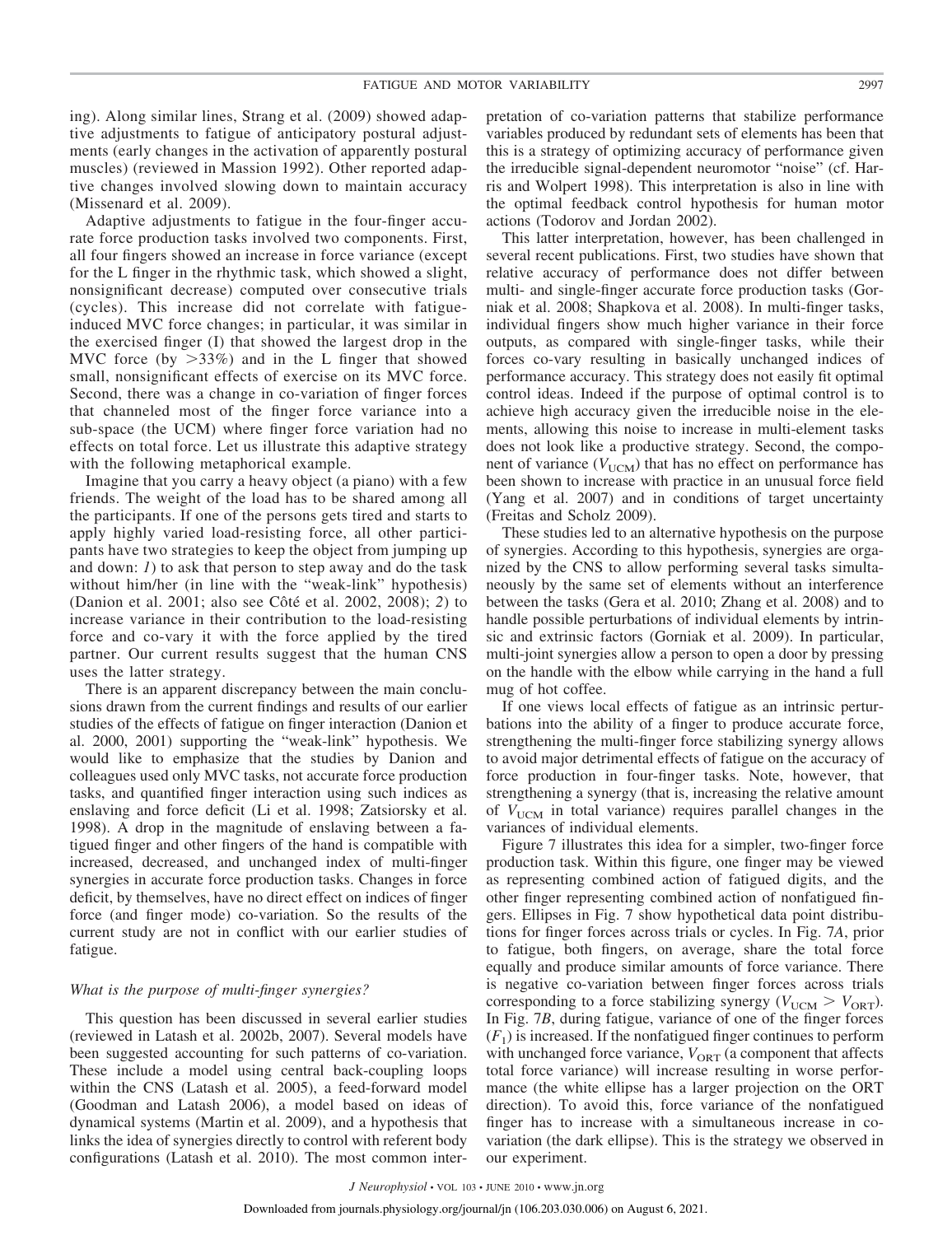

*Possible physiological mechanisms*

There is growing evidence suggesting that multi-digit finger flexors, flexor digitorum profundus (FDP), and flexor digitorum superficialis (FDS), are subdivided into functional and anatomical compartments serving individual fingers (Bickerton et al. 1997; Fleckenstein et al. 1992; Jeneson et al. 1992; Serlin and Schieber 1993). A compartment is defined as a group of muscle fibers innervated by a subpool of alpha-motoneurons  $(\alpha$ -MN) that produce muscle contraction leading to force production exclusively or predominantly by only one of the fingers. A study of finger responses to transcranial magnetic stimulation applied over the contralateral M1 cortical area has suggested that there is a strong degree of physiological independence across the FDP compartments (Danion et al. 2003).

Fatigue is known to produce additional motor unit recruitment (Bigland-Ritchie et al. 1981; Maton and Gamet 1989), changes in discharge rate (DeLuca et al. 1996), and motor unit substitution (Westgaard and DeLuca 2001). There are also neural contributions to fatigue-induced changes that may be of a supraspinal origin (Danion et al. 2000, 2001; Graven-Nielsen et al. 2002). A recent series of studies (Missenard et al. 2008, 2009) has suggested that the fatigue-induced increase in force variability may be related to the documented increase in motor unit synchronization in fatigued muscles (Bigland and Lippold 1954; Kadefors et al. 1968). On the other hand, strong motor unit synchronization has been documented among FDP compartments (Reilly et al. 2004), possibly contributing to the lack of perfect finger independence. In addition, a simulation study by Santello and Fuglevand (2004) has shown that acrossmuscles motor unit synchronization may play a functional role in the coordination of grip forces (Bickerton et al. 1997).

In our study, motor unit synchronization across FDP compartments could contribute to the increased force variance in the relatively nonfatigued fingers. However, such a synchronization would be expected to lead to predominantly positive co-variation among individual finger forces, which is opposite to our results. As illustrated in Fig. 7, there are two components of changes in characteristics of finger force variability, an increase in variance of commands to individual fingers and an increase in their negative co-variation. The former could get contribution from higher motor unit synchronization across FDP compartments, while the latter requires an explanation at a different level, possibly at a hierarchically higher level of the organization of multi-digit synergies (for reviews, see Latash 2008, 2010).

FIG. 7. An illustration of hypothetical data point distributions for the task of accurate total force production with 2 fingers. *A*: before fatigue, there is a strong negative co-variation between the 2 finger forces corresponding to a force-stabilizing synergy (the ellipse of data point distribution is elongated along the uncontrolled manifold, UCM). *B*: the fatigued finger  $(F_1)$ shows increased force variance  $(V_{F1})$ . If the other finger shows an unchanged force variance (white ellipse), the projections of force variance on the direction orthogonal to the UCM  $(V_{\text{ORT}})$ is expected to increase thus leading to larger variance in the total force. To avoid this effect, variance of the 2nd finger force  $(V_{F2})$  also has to increase with a simultaneous increase in the index of force co-variation (the darker ellipse).

# *Motor variability and fatigue*

In tasks that require accuracy, motor variability at the level of important performance variables is obviously undesirable. This is, however, less obvious when one considers variability within a redundant set of elements that contribute to the performance. A recent study has documented an increase in variability of the outputs of individual elements when a task was produced by a redundant set of elements as compared with a similar task produced by one element at a time (Shapkova et al. 2008). Why would the controller facilitate larger motor variability when an element participates in a task within a redundant set of elements?

A number of recent studies has emphasized positive effects on motor variability on aspects of motor performance associated with repetitive actions. In particular, more experienced workers show larger variability and smaller localized muscle fatigue (Granata et al. 1999; Kadefors et al. 1976; Madelaine and Madson 2009; Madelaine et al. 2008). Along similar lines, longer endurance is associated with more heterogenous muscle activation maps (Falla and Farina 2007; Madeleine and Farina 2008; van Dieën et al. 1993). Studies of work-related chronic and acute pain have also shown a decrease in motor variability (Madelaine et al. 2008). Based on these and other studies, it has been suggested that an increase in motor variability may play an important adaptive role to work related pain (Madelaine and Madson 2009; see also Lipsitz 2002; Mathiassen 2006; Slifkin and Newell 1999).

Our study goes a step further and suggests how an increase in variability of individual effectors can prevent fatigue from having adverse effects on the combined output of a redundant set of elements. To achieve this goal, both individual element variability and negative co-variation of commands to the elements have to be increased (see Fig. 7), and this is exactly what was observed in our experiments.

# GRANTS

The study was in part supported by National Institutes of Health Grants AG-018751, NS-035032, and AR-048563.

#### DISCLOSURES

No conflicts of interest are declared by the authors.

#### REFERENCES

**Allen TJ, Proske U.** Effect of muscle fatigue on the sense of limb position and movement. *Exp Brain Res* 170: 30–38, 2006.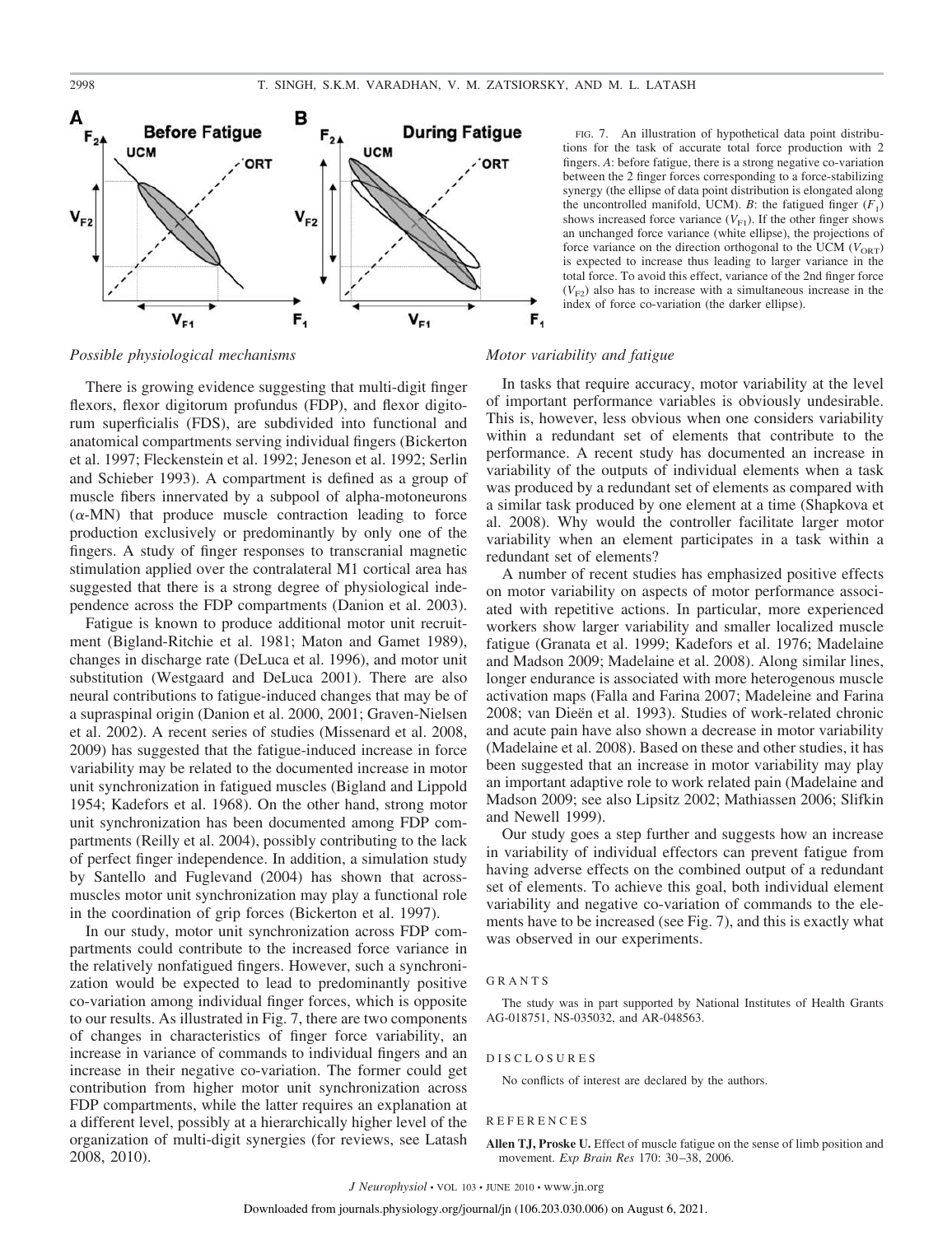- **Bickerton LE, Agur AM, Ashby P.** Flexor digitorum superficialis: locations of individual muscle bellies for botulinum toxin injections. *Muscle Nerve* 20: 1041–1043, 1997.
- **Bigland B, Lippold OC.** Motor unit activity in the voluntary contraction of human muscle. *J Physiol* 125: 322–335, 1954.
- **Bigland-Ricthie B, Johansson RS, Lippold OJC, Smith S, Woods JJ.** Conduction velocity and EMG power spectrum changes in fatigue of sustained maximal efforts. *J Appl Physiol* 51: 1300–1305, 1981.
- **Carpentier A, Duchateau J, Hainaut K.** Motor unit behavior and contractile changes during fatigue in the human first dorsal interosseus. *J Physiol* 534: 903–912, 2001.
- **Contessa P, Adam A, De Luca CJ.** Motor unit control and force fluctuation during fatigue. *J Appl Physiol* 107: 235–243, 2009.
- **Côté JN, Feldman AG, Mathieu PA, Levin MF.** Effects of fatigue on intermuscular coordination during repetitive hammering. *Mot Control* 12: 79–92, 2008.
- **Côté JN, Mathieu PA, Levin MF, Feldman AG.** Movement reorganization to compensate for fatigue during sawing. *Exp Brain Res* 146: 394–398, 2002.
- **Danion F, Latash ML, Li Z-M, Zatsiorsky VM.** The effects of fatigue on multi-finger coordination in force production tasks. *J Physiol* 523: 523–532, 2000.
- **Danion F, Latash ML, Li Z-M, Zatsiorsky VM.** The effect of a fatiguing exercise by the index finger on single- and multi-finger force production tasks. *Exp Brain Res* 138: 322–329, 2001.
- **Danion F, Schöner G, Latash ML, Li S, Scholz JP, Zatsiorsky VM.** A force mode hypothesis for finger interaction during multi-finger force production tasks. *Biol Cybern* 88: 91–98, 2003.
- **Danion F, Li S, Zatsiorsky VM, Latash ML.** Relations between surface EMG of extrinsic flexors and individual finger forces support the notion of muscle compartments. *Eur J Appl Physiol* 88: 185–188, 2002.
- **DeLuca CJ, Foley PJ, Erim Z.** Motor unit control properties in constant-force isometric contractions. *J Neurophysiol* 76: 1509–1516, 1996.
- **Enoka RM, Duchateau J.** Muscle fatigue: what, why and how it influences motor function. *J Physiol* 586: 11–23, 2008.
- **Evans RK, Scoville CR, Ito MA, Mello RP.** Upper body fatiguing exercise and shooting performance. *Mil Med* 168: 451–456, 2003.
- **Falla D, Farina D.** Periodic increases in force during sustained contraction reduce fatigue and facilitate spatial redistribution of trapezius muscle activity. *Exp Brain Res* 182: 99–107, 2007.
- **Fleckenstein JL, Watumull D, Bertocci LA, Parkey RW, Peshock RM.** Finger-specific flexor recruitment in humans: depiction by exercise-enhanced MRI. *J Appl Physiol* 72: 1974–1977, 1992.
- **Forestier N, Nougier V.** The effects of muscular fatigue on the coordination of a multijoint movement in human. *Neurosci Lett* 252: 187–190, 1998.
- **Freitas SM, Scholz JP.** Does hand dominance affect the use of motor abundance when reaching to uncertain targets? *Hum Mov Sci* 28: 169–190, 2009.
- **Friedman J, SKM V, Zatsiorsky VM, Latash ML.** The sources of two components of variance: an example of multifinger cyclic force production tasks at different frequencies. *Exp Brain Res* 196: 263–277, 2009.
- **Gates DH, Dingwell JB.** The effects of neuromuscular fatigue on task performance during repetitive goal-directed movements. *Exp Brain Res* 187: 573–585, 2008.
- **Gera G, Freitas SMSF, Latash ML, Monahan K, Schöner G, Scholz JP.** Motor abundance contributes to resolving multiple kinematic task constraints. *Motor Control* 14: 83–115, 2010.
- **Goodman SR, Latash ML.** Feed-forward control of a redundant motor system. *Biol Cybern* 95: 271–280, 2006.
- **Gorniak SL, Duarte M, Latash ML.** Do synergies improve accuracy? A study of speed-accuracy trade-offs during finger force production. *Mot Control* 12: 151–172, 2008.
- **Gorniak SL, Feldman AG, Latash ML.** Joint coordination during bimanual transport of real and imaginary objects. *Neurosci Lett* 456: 80–84, 2009.
- **Granata KP, Marras WS, Davis KG.** Variation in spinal load and trunk dynamics during repeated lifting exertions. *Clin Biomech* 14: 367–375, 1999.
- **Graven-Nielsen T, Lund H, Arendt-Nielsen L, Danneskiold-Samsoe B, Bliddal H.** Inhibition of maximal voluntary contraction force by experimental muscle pain: a centrally mediated mechanism. *Muscle Nerve* 26: 708–712, 2002.
- Harris CM, Wolpert DM. Signal-dependent noise determines motor planning. *Nature* 394: 780–784, 1998.
- **Hogan N, Sternad D.** On rhythmic and discrete movements: reflections, definitions and implications for motor control. *Exp Brain Res* 181: 13–30, 2007.
- **Huffenus AF, Amarantini D, Forestier N.** Effects of distal and proximal arm muscles fatigue on multi-joint movement organization. *Exp Brain Res* 170: 438–447, 2006.
- **Jeneson JA, Nelson SJ, Vigneron DB, Taylor JS, Murphy-Boesch J, Brown TR.** Two-dimensional 31P-chemical shift imaging of intramuscular heterogeneity in exercising human forearm muscle. *Am J Physiol Cell Physiol* 263: C357–364, 1992.
- **Kadefors R, Kaiser E, Petersén I.** Dynamic spectrum analysis of myopotentials and with special reference to muscle fatigue. *Electromyography* 8: 39–74, 1968.
- **Kadefors R, Petersén I, Herberts P.** Muscular reaction to welding work: an electromyographic investigation. *Ergonomics* 19: 543–548, 1976.
- **Kilbreath SL, Gandevia SC.** Limited independent flexion of the thumb and fingers in human subjects. *J Physiol* 479: 487–497, 1994.
- **Kruger ES, Hoopes JA, Cordial RJ, Li S.** Error compensation during finger force production after one- and four-finger voluntarily fatiguing exercise. *Exp Brain Res* 181: 461–468, 2007.
- **Latash ML.** *Synergy*. Oxford: New York, 2008.
- **Latash ML.** Motor synergies and the equilibrium-point hypothesis. *Mot Control* In press.
- **Latash ML, Friedman J, Kim SW, Feldman AG, Zatsiorsky VM.** Prehension synergies and control with referent hand configurations. *Exp Brain Res* 202: 213–229, 2010.
- **Latash ML, Scholz JF, Danion F, Schöner G.** Structure of motor variability in marginally redundant multi-finger force production tasks. *Exp Brain Res* 141: 153–165, 2001.
- **Latash ML, Scholz JF, Danion F, Schöner G.** Finger coordination during discrete and oscillatory force production tasks. *Exp Brain Res* 146: 412– 432, 2002a.
- **Latash ML, Scholz JP, Schöner G.** Motor control strategies revealed in the structure of motor variability. *Exercise Sport Sci Rev* 30: 26–31, 2002b.
- **Latash ML, Scholz JP, Schöner G.** Toward a new theory of motor synergies. *Mot Control* 11: 275–307, 2007.
- **Latash ML, Shim JK, Smilga AV, Zatsiorsky V.** A central back-coupling hypothesis on the organization of motor synergies: a physical metaphor and a neural model. *Biol Cybern* 92: 186–191, 2005.
- **Lipsitz LA.** Dynamics of stability: the physiologic basis of functional health and frailty. *J Gerontol Ser A Biol Sci Med Sci* 57: B115–B125, 2002.
- **Li Z-M, Latash ML, Newell KM, Zatsiorsky VM.** Motor redundancy during maximal voluntary contraction in four-finger tasks. *Exp Brain Res* 122: 71–78, 1998.
- **Madelaine P, Madson TMT.** Changes in the amount an structure of motor variability during a deboning process: effects of work experience and neck-shoulder discomfort. *Appl Ergonom* 40: 887–894, 2009.
- **Madelaine P, Voigt M, Mathiassen SE.** Cycle to cycle variability in biomechanical exposure among butchers performing a standardized cutting task. *Ergonomics* 51: 1078–1095, 2008.
- **Madeleine P, Farina D.** Time to task failure in shoulder elevation is associated to increase in amplitude and to spatial heterogeneity of upper trapezius mechanomyographic signals. *Eur J Appl Physiol* 102: 325–333, 2008.
- **Martin V, Scholz JP, Schöner G.** Redundancy, self-motion, and motor control. *Neural Comput* 21: 1371–1414, 2009.
- **Maton B, Gamet D.** The fatigueability of two agonistic muscles in human isometric voluntary submaximal contractions: an EMG study. II. Motor unit firing rate and recruitment. *Eur J Appl Physiol* 58: 369–374, 1989.
- **Massion J.** Movement, posture and equilibrium–interaction and coordination. *Progr Neurobiol* 38: 35–56, 1992.
- **Mathiassen SE.** Diversity and variation in biomechanical exposure: what is it, and why would we like to know? *Appl Ergonom* 37: 419–427, 2006.
- **Missenard O, Mottet D, Perrey S.** Muscular fatigue increases signal-dependent noise during isometric force production. *Neurosci Lett* 437: 154–157, 2008.
- **Missenard O, Mottet D, Perrey S.** Factors responsible for force steadiness impairment with fatigue. *Muscle Nerve* 40: 1019–1032, 2009.
- **Ohtsuki T.** Inhibition of individual fingers during grip strength exertion. *Ergonomics* 24: 21–36, 1981.
- **Reilly KT, Nordstrom MA, Schieber MH.** Short-term synchronization between motor units in different functional subdivisions of the human flexor digitorum profundus muscle. *J Neurophysiol* 92: 734–742, 2004.
- **Santello M, Fuglevand AJ.** Role of across-muscle motor unit synchrony for the coordination of forces. *Exp Brain Res* 159: 501–508, 2004.
- **Schaal S, Sternad D, Osu R, Kawato M.** Rhythmic arm movement is not discrete. *Nat Neurosci* 7: 1136–1143, 2004.